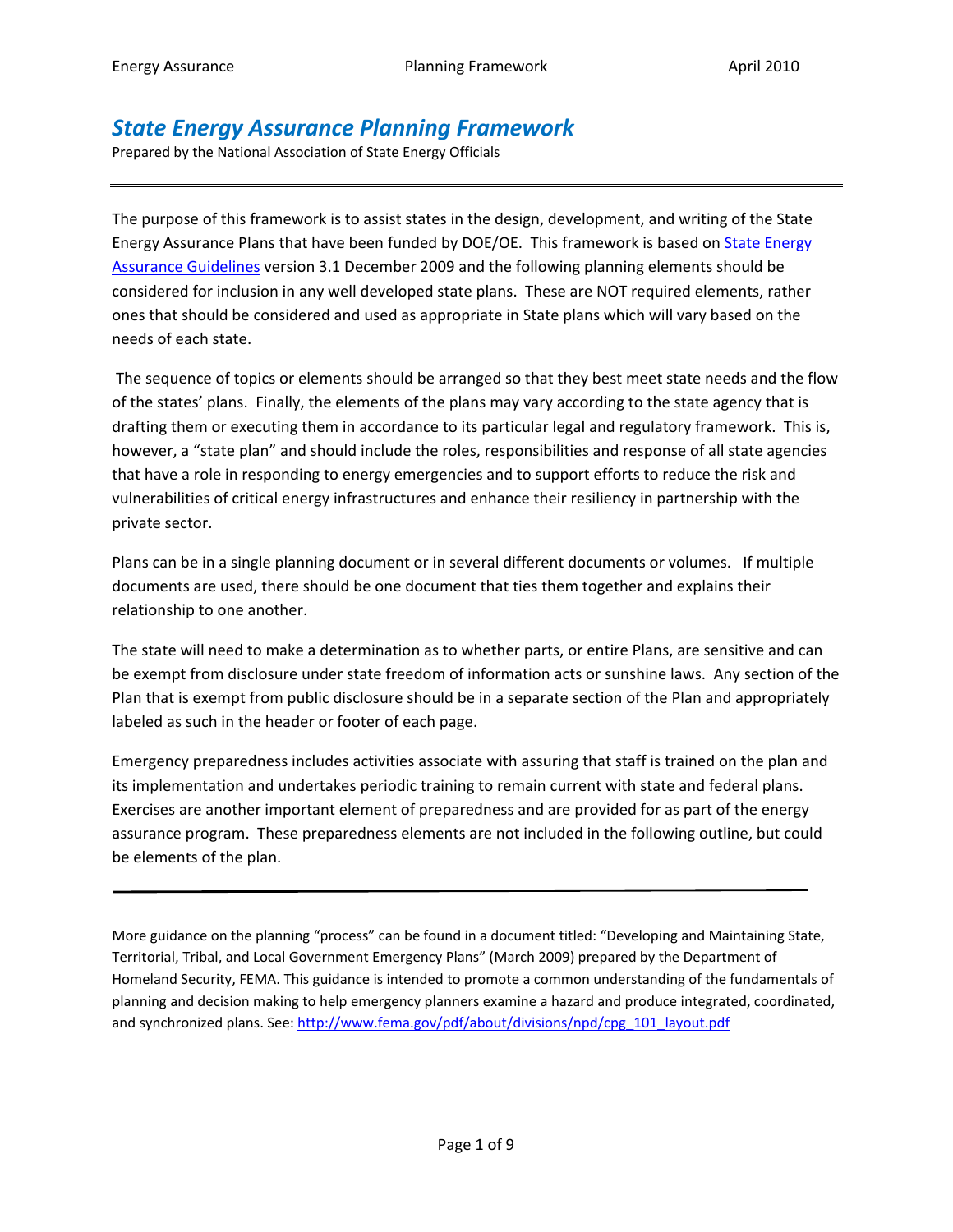# **State Energy Assurance Plan(s)** *(Level 1 Outline)*

- 1. Executive Summary
- 2. Introduction and purpose of the document(s)

## **PART I Operational Elements**

- 3. Summary Description of the state's Energy Used and Expenditures<sup>[1](#page-1-0)</sup>.
- 4. Description of events in the state that have historically caused energy disruptions and state actions that have been taken in response and the potential for future events.
- 5. [State agencies and their roles \(include organizational charts\)](#page-2-0) and relationship with Federal, [Regional and Local Authorities.](#page-2-0)
- 6. Private energy producers, largest consumers, associations and their interaction with state, federal and local authorities.
- 7. [Methods for assessing the consequences and severity of](#page-2-1) energy emergencies and tracking the [rate of recovery.](#page-2-1)
- 8. [Emergency communication procedures](#page-2-1)
- 9. [Management decision process](#page-3-0)
- 10. [Legal authorities](#page-3-1)
- 11. [Public information program](#page-3-2)

### **Part II Contingency Plans**

- 1[2](#page-1-1). Energy Emergency Response Plans<sup>2</sup>
	- a. [Petroleum](#page-4-0) products and ethanol, biodiesel and other liquid energy resources
	- b. [Natural gas](#page-4-1)
	- c. [Electricity and energy resources](#page-5-0) used to generate electricity (including coal, renewables (wind, solar, etc.) energy efficiency and smart grid)
- 13. [Describe linkages to other state and federal response plans and procedures](#page-6-0)
- 14. Describe linkages to non-government private sector response plans and procedures

### **Part III Critical Energy Infrastructure Plans**

*15.* [State Plan for Enhancing the Resiliency and Protecting Critical Energy Infrastructure](#page-6-1) *(Note: much if not all of the information in this section of the plan may be considered sensitive and treated as confidential due to the security implications and may be better bound is a separate document or appendix, see Guidelines page 19)*

<span id="page-1-1"></span><span id="page-1-0"></span><sup>&</sup>lt;sup>1</sup> For one example see <u>http://www.dleg.state.mi.us/mpsc/reports/energy/energyoverview/</u><br><sup>2</sup> The risk of a disruption due to a cyber attack should be addressed as part of the plans for each energy resource. For further information see Cyber Security page 23, State Energy Assurance Guidelines Version 3.1 December 2009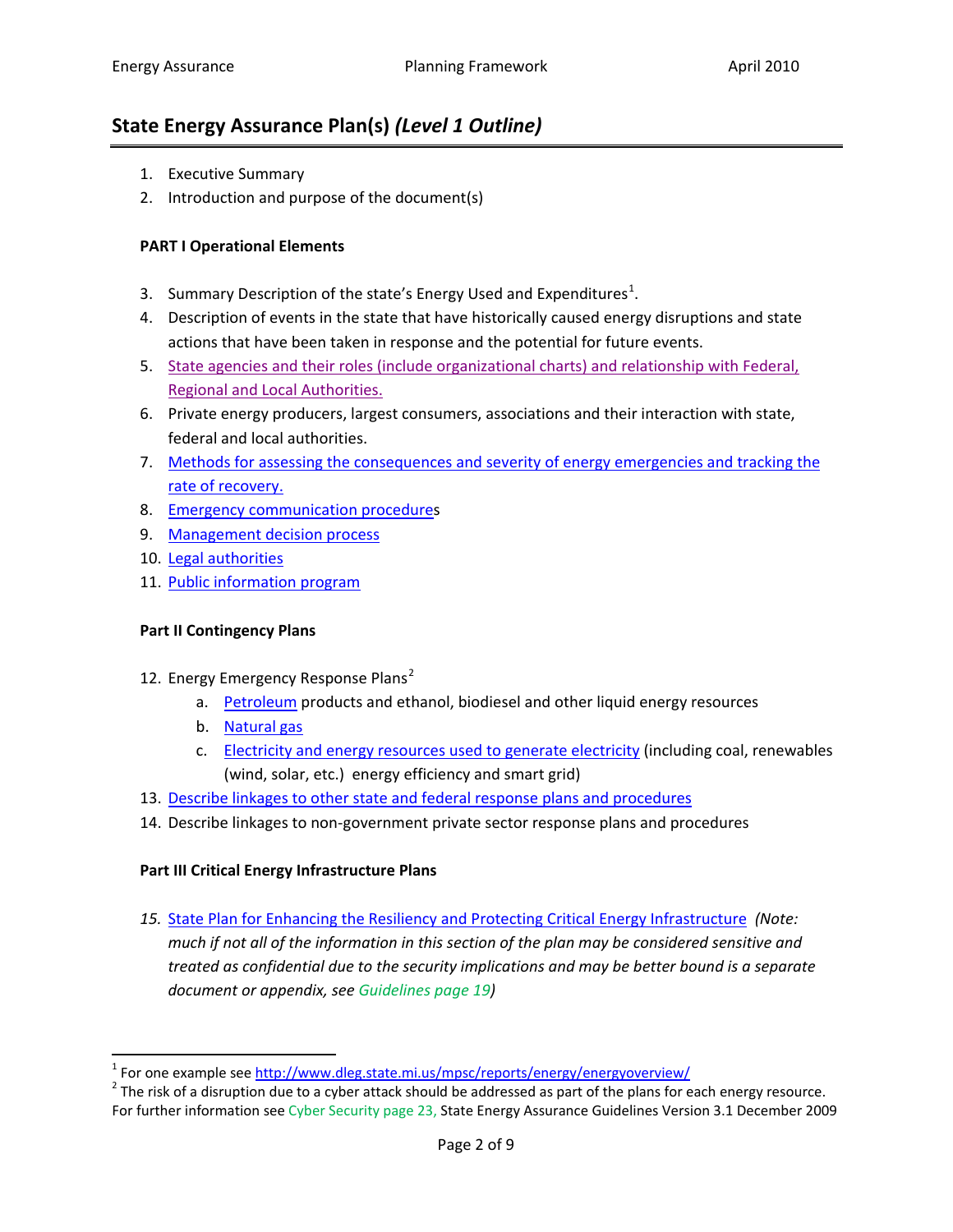# **Detailed Framework for State Energy Assurance Plans** *(Level 2 Outline)*

- 1. Executive Summary
	- a. Should summarize the plans to effectively communicate with policy makes
- 2. Introduction and purpose of the document
	- a. Should include a schedule for how often the plans should be regularly reviewed and update
- 3. Summary Description of the [State](http://www.eia.doe.gov/emeu/states/_seds.html)'s Energy Used and Expenditures (Draw from the EIA State [Energy Data Reports](http://www.eia.doe.gov/emeu/states/_seds.html)<sup>[3](#page-2-2)</sup>)
- 4. Description of events in the state that have historically cause energy disruptions, and state actions that have been taken in response and the potential for future events.
- <span id="page-2-0"></span>5. State agencies and their roles (include organizational charts) and relationship with Federal, Regional and Local Authorities.
	- a. Energy emergency response and
	- b. Energy critical infrastructure production and enhancement of resiliency (see Energy [Sector Specific Plan\)](http://www.dhs.gov/xlibrary/assets/nipp-ssp-energy-redacted.pdf)
	- c. Cyber Security (see Guidelines page 23)
- 6. Private energy producers, largest consumers, associations and their interaction with state, federal and local authorities.
- 7. Assessing the consequences and severity of energy emergencies and tracking the rate of recovery<sup>[4](#page-2-3)</sup>. (see Guidelines Appendixes D and E)
	- a. Methods for ongoing monitoring of energy markets
	- b. Sources of data including used including the Energy information Administration, trade press, and other sources of information
	- c. Energy Private Sector Contacts
	- d. Data analysis capabilities and the use of forecasts
	- e. State sources for situation analysis including sector specific agencies and the emergency management and homeland security agencies
- <span id="page-2-1"></span>8. Emergency Communication Procedures internal to state and local government and with the private sector in monitoring the events and recovery efforts. (Describe how information is shared and with whom, what information is shared<sup>[5](#page-2-4)</sup> and the communication channel used, phone, e-mail, etc. Accurate and updated 24 hour emergency contact lists should be prepared and updated annually (may be included as an Appendix to the plan or bound separately to improve readability and to facilitate future updates).
	- a. Within state energy agencies
	- b. With other states departments or agencies including the emergency management agency and the position of individuals e.g. Director or Supervisor of XYZ

<sup>-&</sup>lt;br>3

<span id="page-2-3"></span><span id="page-2-2"></span><sup>&</sup>lt;sup>3</sup> For one example see<http://www.dleg.state.mi.us/mpsc/reports/energy/energyoverview/><br><sup>4</sup> Note: section 6, 7 and 8 alternatively could be organized by energy resources, i.e., petroleum, natural gas and electricity which each of these topics specifically discussed for each.<br><sup>5</sup> The use of flow charts may be helpful.

<span id="page-2-4"></span>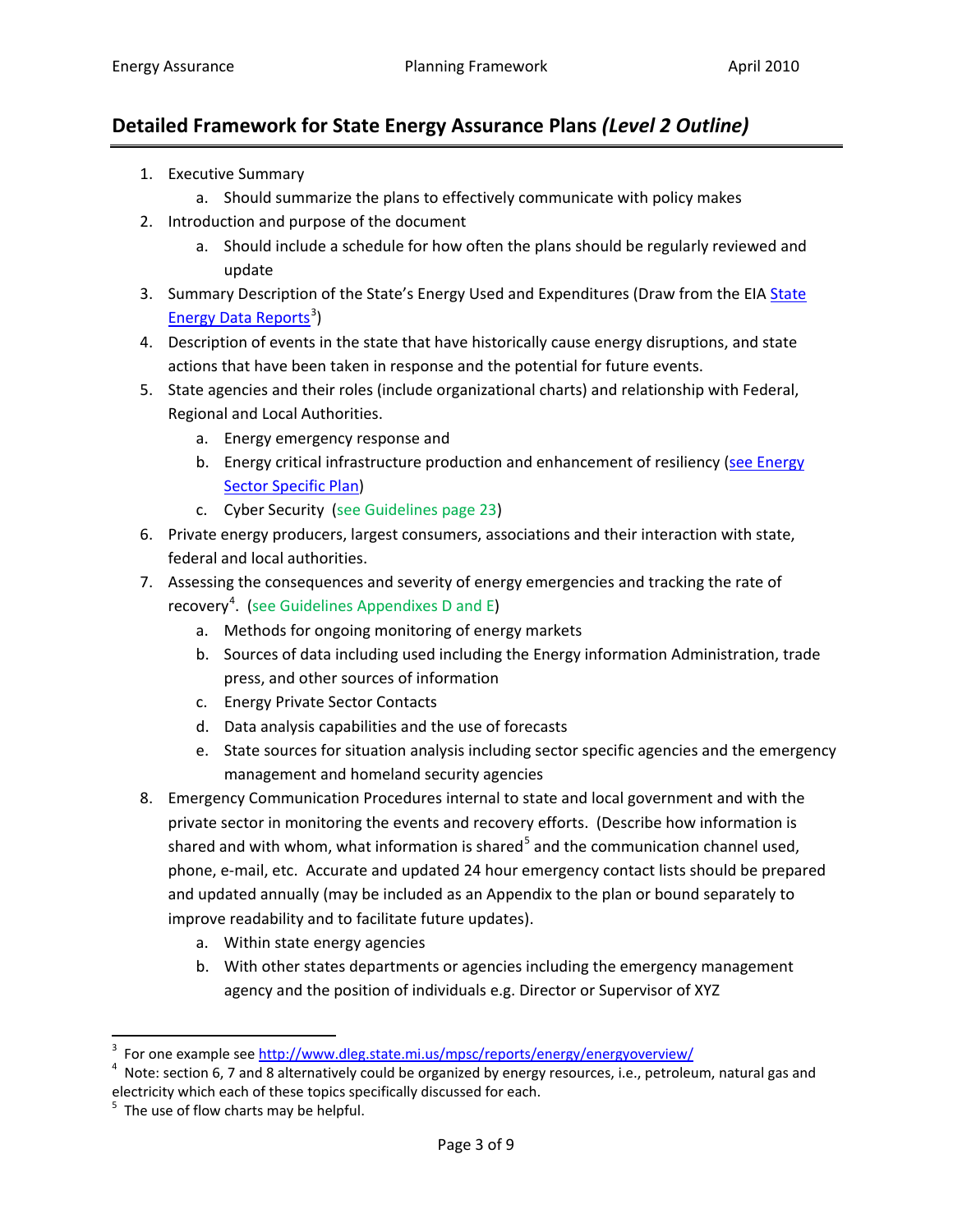- c. Role of the State Energy Emergency Assurance Coordinators, (see Guidelines page 39)
- d. Contacts with the Private Sector (including producers, transporters, gatherers and largest consumers)
- <span id="page-3-0"></span>9. Describe Management Decision Process:
	- a. Who is responsible for the identification and assessment of disruptions or potential for disruptions, i.e. quantification of the scope, potential duration, severity and duration of an event?
	- b. Describe how the information is validated and when it finalized who is it provided to as described in the emergency communication procedures
	- c. Describe who formulates recommendations for any actions that might be taken in response and who will be involved in the decision making process. From what plans and legal authorities will these be drawn? This can range from simply increased monitoring to Declaration of an emergency or disasters. (See Figure 5 in the guidelines page 45).
	- d. Procedures for issuing a declaration
		- i. Energy emergency
		- ii. General emergency or disaster
- <span id="page-3-1"></span>10. Identify what are available legal authorities that can be used in response to an emergency?

## (see Guidelines page 30)

- a. States Statues
- b. Executive Orders
- c. Administrative Rules or emergency rules
- d. Public utility commission orders
- e. Federal authorities effecting states ( emergency waivers, exemptions others)
- f. Other authorities
- g. Voluntary appeals
- <span id="page-3-2"></span>11. Public Information Program, (see Guidelines page 69). How will communication with the media be handled and who will serve as the spokesperson for the state or state agencies as appropriate. This will vary and should be defined based on the scope of the events.
	- a. Coordination and roles
		- i. State Agency Staff
		- ii. Governor's Office
		- iii. Joint Information Center (JIC) if activated in a disaster
	- b. Operational Considerations
	- c. Data and Information Acquisition and Dissemination
	- d. Equipment requirements, such as phone banks, computers, and required for press briefing, etc.
- 12. Energy Emergency Response Plans<sup>[6](#page-3-3), [7](#page-3-4)[8](#page-3-5)</sup>

<span id="page-3-5"></span><span id="page-3-3"></span> $6$  For each specific response measure **each element of the design of the measure** should be addressed as outlined beginning on page 46 of the State Energy Assurance Guidelines, Version 3.1 December 2009  $^7$  The risk of a disruption due to a cyber attack should be addressed as part of the plans for each energy resource.

<span id="page-3-4"></span>For further information see Cyber Security page 23, State Energy Assurance Guidelines Version 3.1 December 2009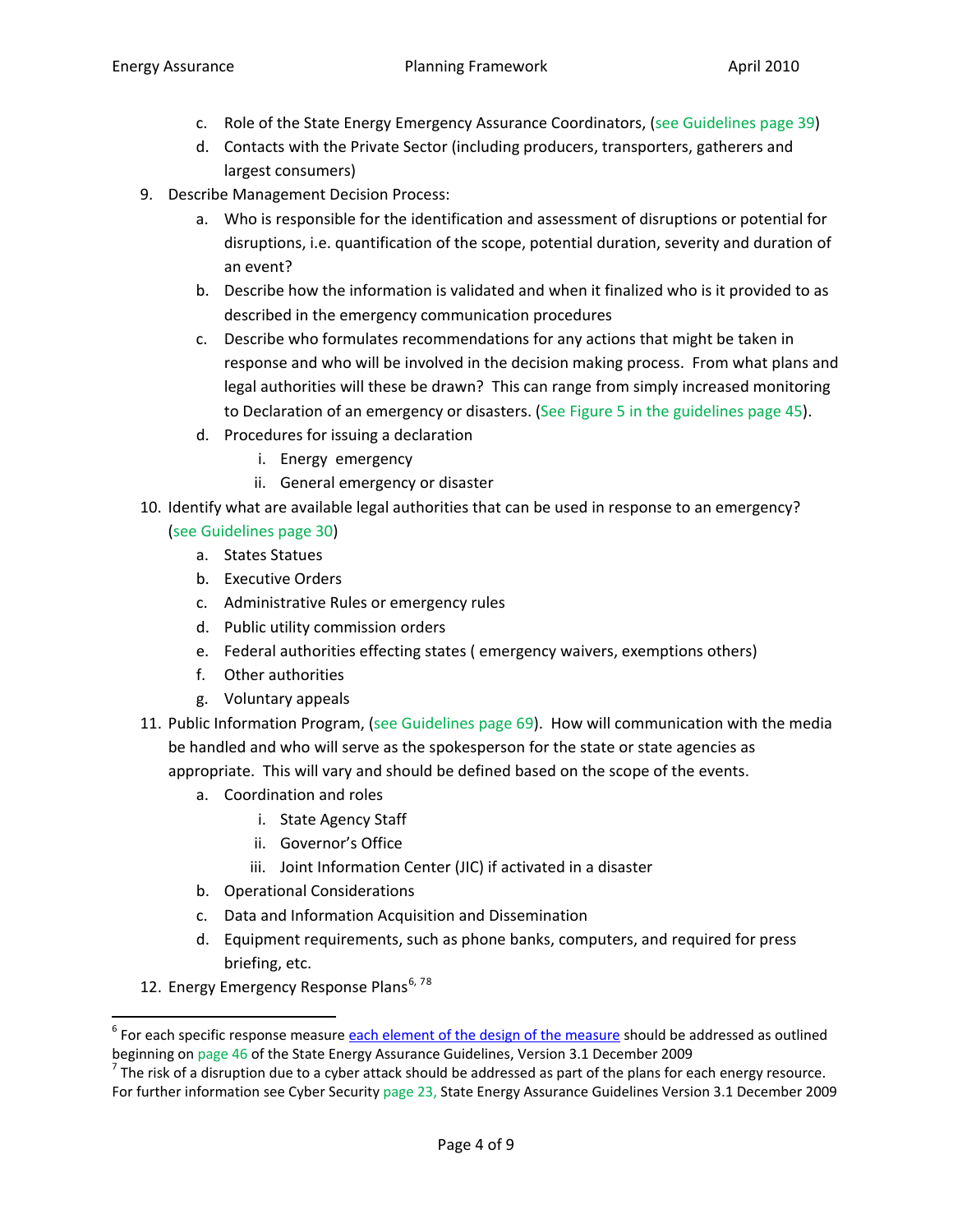- <span id="page-4-0"></span>a. Petroleum – Gasoline, Diesel Fuel, #2 Heating Oil, Propane, Ethanol, Biodiesel, Other.
	- i. Description and location, capacity and throughput of petroleum Infrastructure
	- ii. Monitoring Supply and Demand
		- 1. Describe how the disruption or energy emergency will be monitored and the data, tools and methods that are available to undertake the assessment. (Reference material may be included in one or more appendices')
		- 2. Describe how response and recovery efforts will be monitored and how the estimated rate of recovery to normal conditions will be monitored.
		- 3. Describe historical linkages and how the associated effects will be identified, monitored and communicated
	- iii. Managing Supply and Assuring Essential Public Needs. (see Guidelines page 64) Examples include, but are not limited to:
		- 1. Driver Hour Waivers (see Guidelines page 66)
		- 2. Fuel Specification (Environmental) Waivers (see Guidelines page 68)
		- 3. Priority Energy Users Programs/Policies (See Guideline page 65)
		- 4. State Set-aside programs (See Guidelines Appendix F)
		- 5. Plans for resupply of gas stations on evacuation routes and in the recovery phase (see Guidelines page 65)
		- 6. Use and recovery of ethanol and biodiesel supply
	- iv. Reducing Demand. (see Guidelines page 64) Examples include, but are not limited to:
		- 1. Telecommuting
		- 2. Ridesharing/vanpooling programs
		- 3. Programs to increase the use of mass transit and mass transit deployment
		- 4. Improved vehicle maintenance
		- 5. Alternative fuels vehicle programs
		- 6. Public Information based emergency conservations actions
		- 7. Reduction of highway speed limits
		- 8. Home energy saving recommendations (propane/fuel oil)
- <span id="page-4-1"></span>b. Natural Gas<sup>[9](#page-4-2)</sup> (see Guidelines page 56)
	- i. Description and location, capacity and throughput of natural gas Infrastructure
	- ii. Monitoring Supply and Demand
		- 1. Describe how the disruption or energy emergency will be monitored and the data, tools and methods that are available to undertake the

 $8$  This should include a schedule reflecting regular review and updating of the plan and the agency that is responsible for initiating this actions.

<span id="page-4-2"></span> $9$  This plan should be prepared in close coordination with the state public utility commission. There may be tariffs, rules or commission orders that may govern emergency actions to be taken by utilities they regulate. This section of the plan may be description only with regards to actions take by electric utilities which would precede any actions that may be required by the state.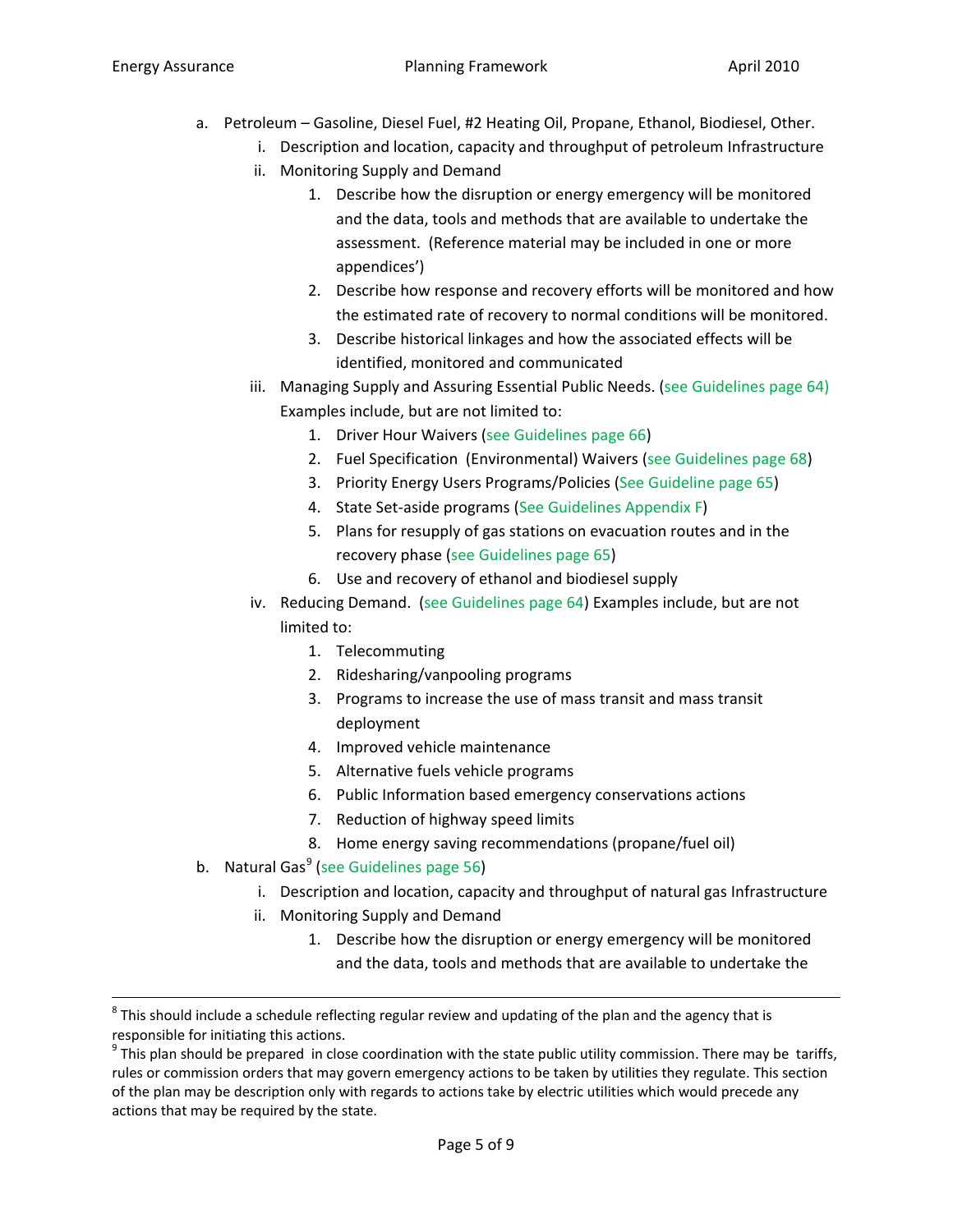assessment. (Reference material may be included in one or more appendices')

- 2. Describe how response and recovery efforts will be monitored and how estimated of the rate of recovery to normal conditions will be monitored
- iii. Managing Supply and Assuring Essential Public Needs
	- 1. Curtailment provisions in Local Distribution Utilities tariffs, or Public Utility Commission rules or orders for end use customers and transportation customers
- iv. Reducing Demand
	- 1. Reduction in natural gas usage in state facilities (executive order or directive)
	- 2. Public information program on residential conservation measures
	- 3. Use of any potential fuel switching options
	- 4. Reduction in natural gas fired electric generation
	- 5. Industrial conservation measures.
	- 6. Temperature reduction initiatives where applicable
- <span id="page-5-0"></span>a. Electricity and Energy Resource used to Generate Electricity<sup>[10](#page-5-1)</sup> (including coal, renewables (wind, solar, etc.) energy efficiency and smart grid) (see Guidelines page 49)
	- v. Description and location capacity and throughput of electric generation, transmission and distribution Infrastructure including renewable energy resources and energy efficiency programs
	- vi. Description of systems used to supply energy resources for power generation
	- vii. Monitoring Supply and Demand
		- 1. Describe how the disruption or energy emergency will be monitored and the data, tools and methods that are available to undertake the assessment. (Reference material may be included in one or more appendices')
		- 2. Describe how response and recovery efforts will be monitored and how estimated of the rate of recovery to normal conditions will be monitored.
	- viii. Independent System Operator Emergency Response Plan Summary (if applicable)
	- ix. Transmission System Operator Emergency Response Plan Summary (if applicable)
	- x. Local Distribution Utility Emergency Response Plan Summary
	- xi. State Actions to managing supply and assure essential public needs
	- xii. Uses and recovery of wind, solar and other power supply resources

<span id="page-5-1"></span> $10$  This plan should be prepared in close coordination with the state public utility commission. There may be tariffs, rules or commission orders that may govern emergency actions to be taken by utilities they regulate. This is likely to include reporting of power outages, as one example. This section of the plan may be description only with regards to actions taken by electric utilities which would precede any actions that may be required by the state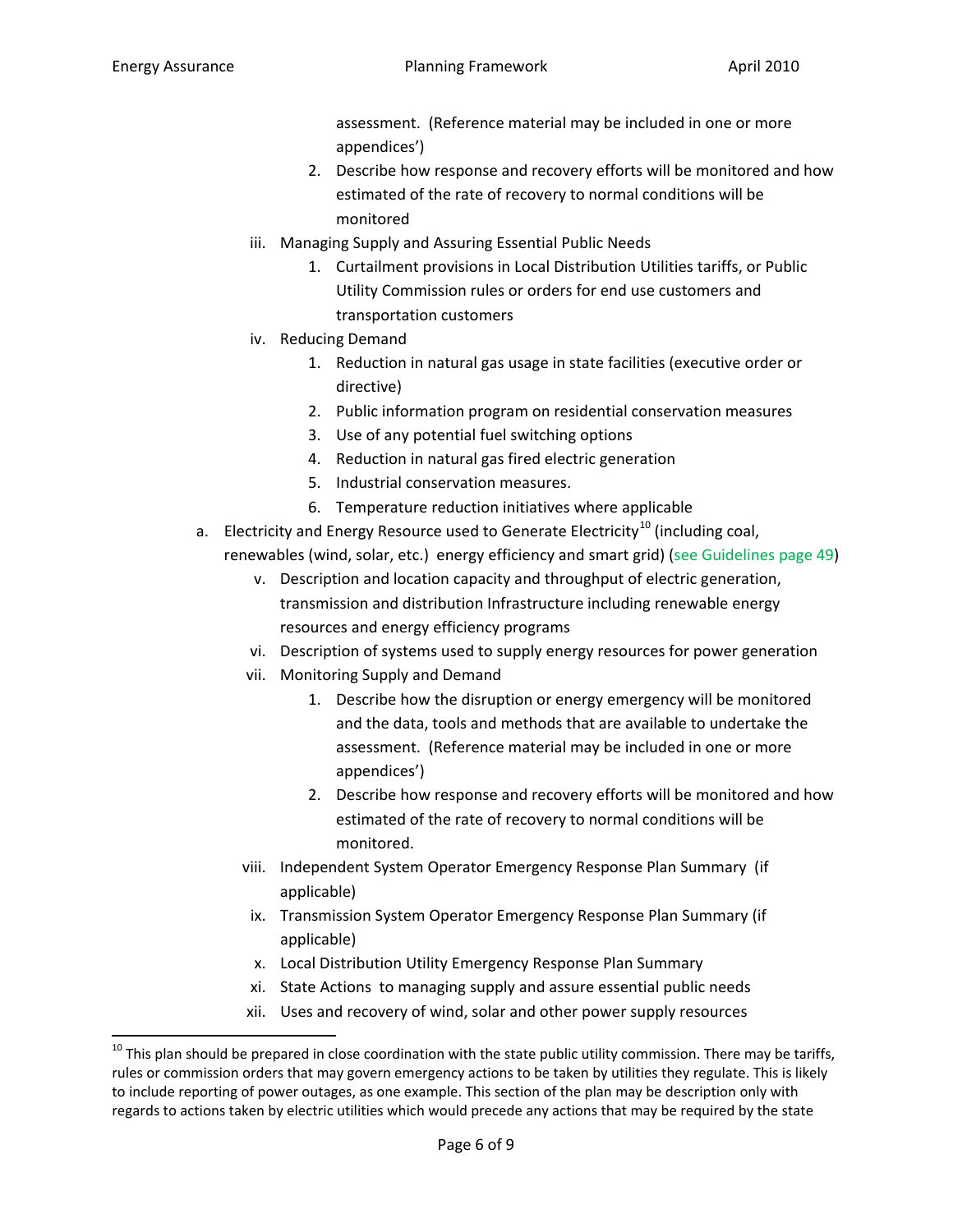- xiii. State Actions to reducing demand
	- 1. Reduction in electric usage in state facilities (executive order or directive)
	- 2. Expansion of Energy Efficiency programs
	- 3. Demand response
- xiv. Smart Grid role and use in outages (if applicable)
- xv. Cyber Security requirement for the Smart Grid (Role of the state)
- <span id="page-6-0"></span>13. Describe linkages to other response plans and procedures
	- a. State Emergency Management or Disaster plan
		- i. Energy Emergency Annex or section
		- ii. [Emergency Support Function 12 Energy](http://www.fema.gov/pdf/emergency/nrf/nrf-esf-12.pdf)
		- iii. Incident Command
			- 1. [National Incident Management System](http://www.nimsonline.com/)
		- iv. Other state agency plans
			- 1. Cyber security
	- b. Federal Plans
		- i. A brief summary of the [National Response Framework](http://www.fema.gov/pdf/emergency/nrf/nrf-core.pdf) may be useful to include
	- c. Federal authorities (See Appendix C of the state Energy Assurance Guidelines)
	- d. Other Plans
- 14. Describe linkages to non-government private sector response plans and procedures
- 15. For significant disaster events states should prioritize the recovery of social and economic critical infrastructure and should coordinate with the private sector.
- <span id="page-6-1"></span>*16.* State Plan for Enhancing the Resiliency and Protecting Critical Energy Infrastructure *(Note: much if not all of the information in this section of the plan may be considered sensitive and treated as confidential and may be better bound is a separate document or appendix, see Guidelines page 19)*
	- a. Does the state have a Plan for Critical Infrastructure Protection, how is the Energy Sector addressed in this plan and how are the public and private sector plans coordinated?
	- b. What are the roles and responsibilities of the state agencies involved with Critical Infrastructure Protection? (see Guidelines page 16)
	- c. Description and prioritization of critical state energy infrastructure and key assets
	- d. Assessing risk, vulnerabilities, criticality and the nature of the threat. Includes the assessment to recover into a normal state and the long-term impacts that may not be apparent in the short-term (e.g. long-term financial impact)
	- e. Identifying Protective Measures
		- i. Developing investments that build resiliency (see Guidelines page 9)
		- ii. Diversification of energy sources and integration of renewable resources (wind, solar geothermal, other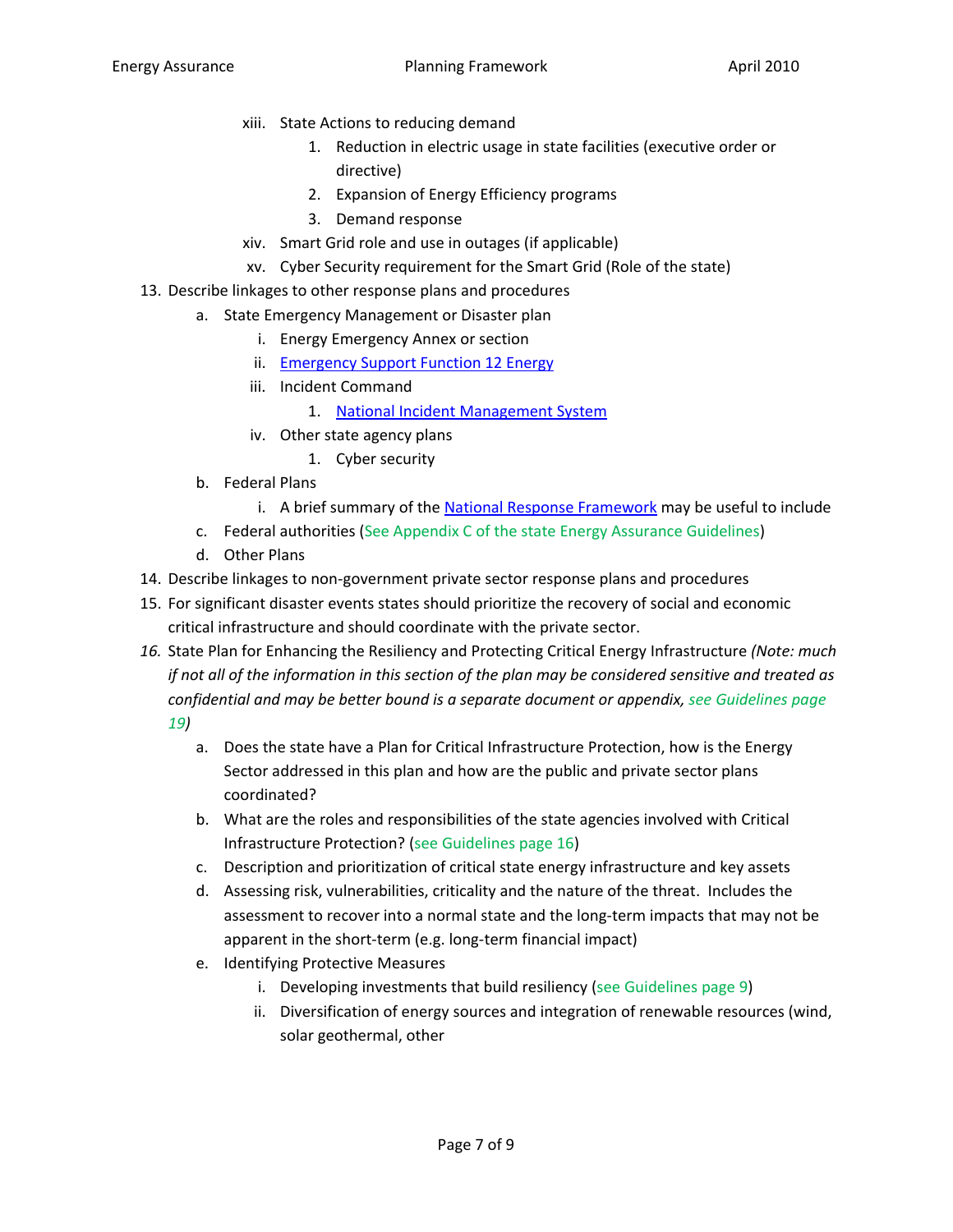- iii. Enhance reliability and resiliency<sup>[11](#page-7-1)</sup> Increased efficiency of systems
- iv. Development of Smart or Intelligent Power Grid
- v. Cyber Security programs and initiatives
- f. Policies and Procedures for Protecting sensitive information
- <span id="page-7-0"></span>g. What framework might exist that supports the Public Private partnership as described in the [National Infrastructure Protection Plan](http://www.dhs.gov/files/programs/editorial_0827.shtm)

<span id="page-7-1"></span> $11$  Owner and operator of critical energy infrastructure should consider energy alternatives ,diversification and improved efficiency as part of their planning including Continuity of Operations Plans (COOP)